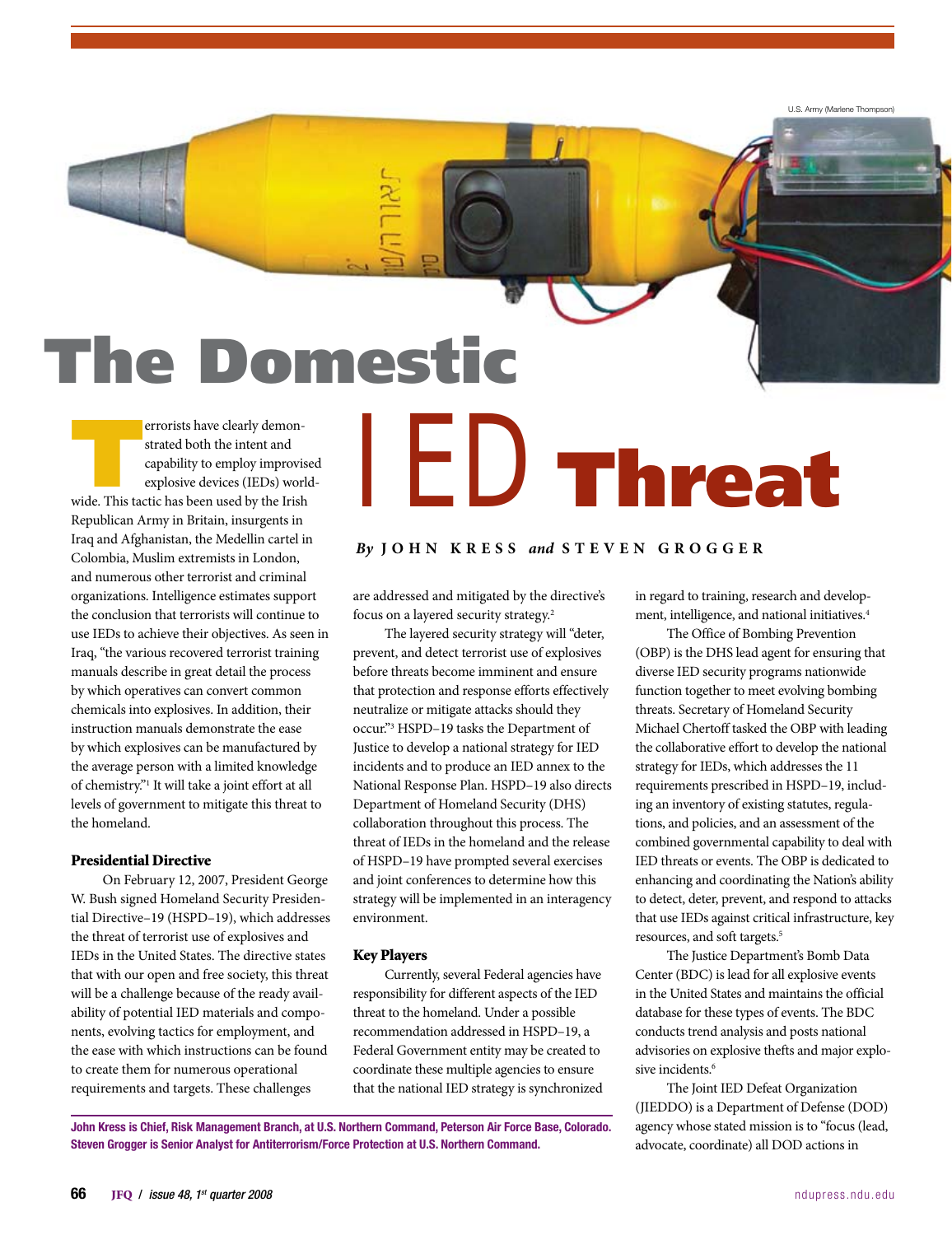| <b>Report Documentation Page</b>                                                                                                                                                                                                                                                                                                                                                                                                                                                                                                                                                                                                                                                                                                                                                                                                                                   |                             |                              |                                                   | Form Approved<br>OMB No. 0704-0188                 |                                                     |  |
|--------------------------------------------------------------------------------------------------------------------------------------------------------------------------------------------------------------------------------------------------------------------------------------------------------------------------------------------------------------------------------------------------------------------------------------------------------------------------------------------------------------------------------------------------------------------------------------------------------------------------------------------------------------------------------------------------------------------------------------------------------------------------------------------------------------------------------------------------------------------|-----------------------------|------------------------------|---------------------------------------------------|----------------------------------------------------|-----------------------------------------------------|--|
| Public reporting burden for the collection of information is estimated to average 1 hour per response, including the time for reviewing instructions, searching existing data sources, gathering and<br>maintaining the data needed, and completing and reviewing the collection of information. Send comments regarding this burden estimate or any other aspect of this collection of information,<br>including suggestions for reducing this burden, to Washington Headquarters Services, Directorate for Information Operations and Reports, 1215 Jefferson Davis Highway, Suite 1204, Arlington<br>VA 22202-4302. Respondents should be aware that notwithstanding any other provision of law, no person shall be subject to a penalty for failing to comply with a collection of information if it<br>does not display a currently valid OMB control number. |                             |                              |                                                   |                                                    |                                                     |  |
| 1. REPORT DATE<br>2008                                                                                                                                                                                                                                                                                                                                                                                                                                                                                                                                                                                                                                                                                                                                                                                                                                             |                             | 2. REPORT TYPE               |                                                   |                                                    | <b>3. DATES COVERED</b><br>00-00-2008 to 00-00-2008 |  |
| <b>4. TITLE AND SUBTITLE</b>                                                                                                                                                                                                                                                                                                                                                                                                                                                                                                                                                                                                                                                                                                                                                                                                                                       |                             |                              |                                                   | 5a. CONTRACT NUMBER                                |                                                     |  |
| <b>The Domestic IED Threat</b>                                                                                                                                                                                                                                                                                                                                                                                                                                                                                                                                                                                                                                                                                                                                                                                                                                     |                             |                              |                                                   | <b>5b. GRANT NUMBER</b>                            |                                                     |  |
|                                                                                                                                                                                                                                                                                                                                                                                                                                                                                                                                                                                                                                                                                                                                                                                                                                                                    |                             |                              |                                                   | 5c. PROGRAM ELEMENT NUMBER                         |                                                     |  |
| 6. AUTHOR(S)                                                                                                                                                                                                                                                                                                                                                                                                                                                                                                                                                                                                                                                                                                                                                                                                                                                       |                             |                              |                                                   | <b>5d. PROJECT NUMBER</b>                          |                                                     |  |
|                                                                                                                                                                                                                                                                                                                                                                                                                                                                                                                                                                                                                                                                                                                                                                                                                                                                    |                             |                              |                                                   | <b>5e. TASK NUMBER</b>                             |                                                     |  |
|                                                                                                                                                                                                                                                                                                                                                                                                                                                                                                                                                                                                                                                                                                                                                                                                                                                                    |                             |                              |                                                   | <b>5f. WORK UNIT NUMBER</b>                        |                                                     |  |
| 7. PERFORMING ORGANIZATION NAME(S) AND ADDRESS(ES)<br><b>National Defense University, Institute for National Strategic Studies, 260</b><br>Fifth Avenue SW Bg 64 Fort Lesley J. McNair, Washington, DC, 20319                                                                                                                                                                                                                                                                                                                                                                                                                                                                                                                                                                                                                                                      |                             |                              |                                                   | 8. PERFORMING ORGANIZATION<br><b>REPORT NUMBER</b> |                                                     |  |
| 9. SPONSORING/MONITORING AGENCY NAME(S) AND ADDRESS(ES)                                                                                                                                                                                                                                                                                                                                                                                                                                                                                                                                                                                                                                                                                                                                                                                                            |                             |                              |                                                   | 10. SPONSOR/MONITOR'S ACRONYM(S)                   |                                                     |  |
|                                                                                                                                                                                                                                                                                                                                                                                                                                                                                                                                                                                                                                                                                                                                                                                                                                                                    |                             |                              |                                                   | 11. SPONSOR/MONITOR'S REPORT<br>NUMBER(S)          |                                                     |  |
| 12. DISTRIBUTION/AVAILABILITY STATEMENT<br>Approved for public release; distribution unlimited                                                                                                                                                                                                                                                                                                                                                                                                                                                                                                                                                                                                                                                                                                                                                                     |                             |                              |                                                   |                                                    |                                                     |  |
| <b>13. SUPPLEMENTARY NOTES</b>                                                                                                                                                                                                                                                                                                                                                                                                                                                                                                                                                                                                                                                                                                                                                                                                                                     |                             |                              |                                                   |                                                    |                                                     |  |
| 14. ABSTRACT                                                                                                                                                                                                                                                                                                                                                                                                                                                                                                                                                                                                                                                                                                                                                                                                                                                       |                             |                              |                                                   |                                                    |                                                     |  |
| <b>15. SUBJECT TERMS</b>                                                                                                                                                                                                                                                                                                                                                                                                                                                                                                                                                                                                                                                                                                                                                                                                                                           |                             |                              |                                                   |                                                    |                                                     |  |
| <b>16. SECURITY CLASSIFICATION OF:</b>                                                                                                                                                                                                                                                                                                                                                                                                                                                                                                                                                                                                                                                                                                                                                                                                                             | 17. LIMITATION OF           | 18. NUMBER                   | 19a. NAME OF                                      |                                                    |                                                     |  |
| a. REPORT<br>unclassified                                                                                                                                                                                                                                                                                                                                                                                                                                                                                                                                                                                                                                                                                                                                                                                                                                          | b. ABSTRACT<br>unclassified | c. THIS PAGE<br>unclassified | <b>ABSTRACT</b><br>Same as<br><b>Report (SAR)</b> | OF PAGES<br>4                                      | <b>RESPONSIBLE PERSON</b>                           |  |

**Standard Form 298 (Rev. 8-98)**<br>Prescribed by ANSI Std Z39-18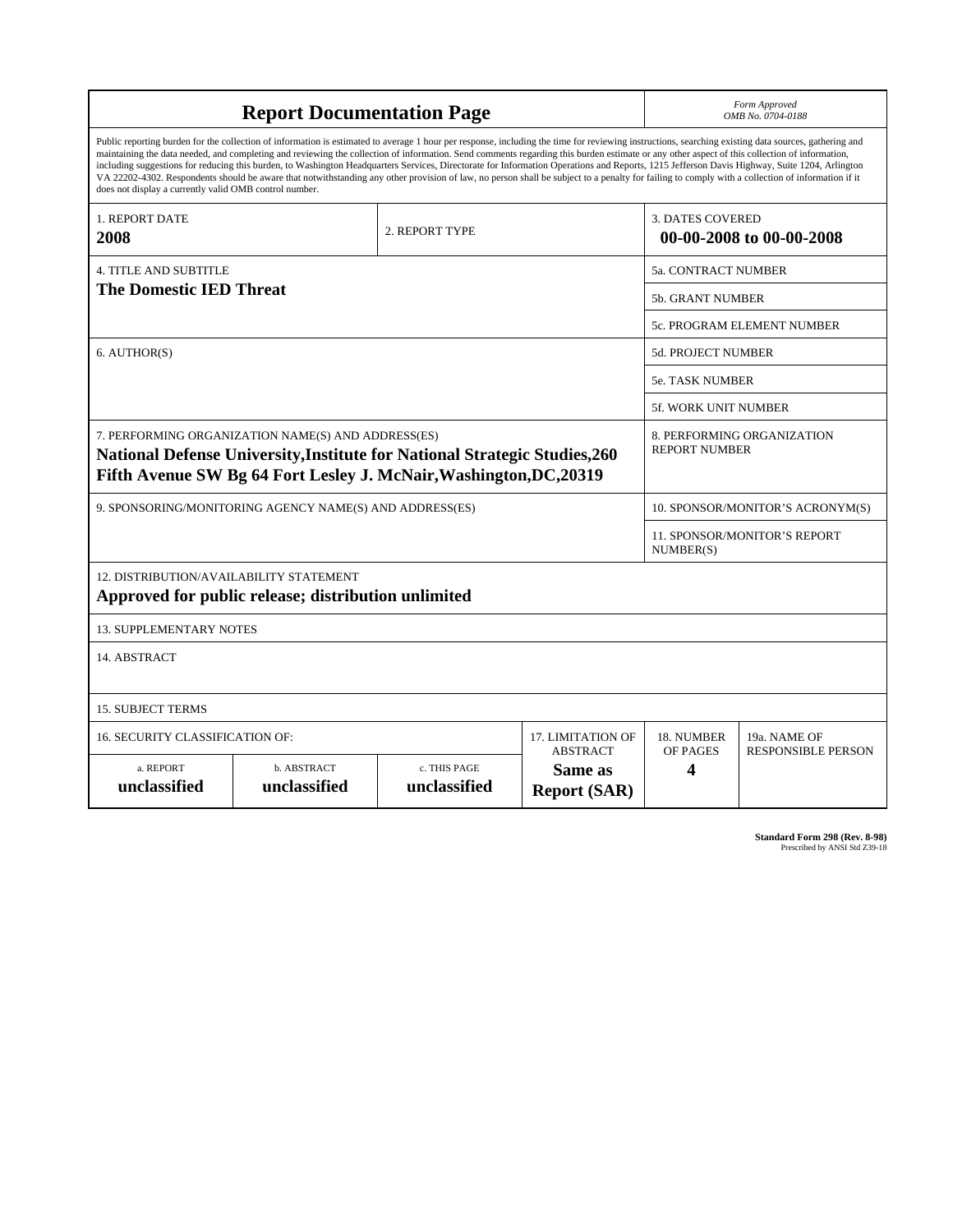

Motion detector–type improvised explosive device with detonator

support of Combatant Commanders' and their respective Joint Task Forces' efforts to defeat Improvised Explosive Devices as weapons of strategic influence."7

The Federal Bureau of Investigation (FBI) Terrorist Explosive Devices Analytical Center coordinates and manages the full technical and forensic analysis of terrorist IEDs to understand their origin and evolution.8 The Joint Terrorism Task Force is composed of Federal, state, and local law enforcement personnel, who have the responsibility to investigate terrorist threats and activities and respond to terrorist incidents, to include bombing matters. The task force provides "forums for interagency and intergovernmental collaboration on prevention activities."9

The communication architecture that is in place to address the IED threat includes an Incident Database maintained by the Justice Department in coordination with DHS and the Office of the Director of National Intelligence (ODNI). This database includes information on incidents involving the suspected criminal misuse of explosives and a secure informationsharing system concerning the use of explosives as a terrorist weapon that is maintained by DHS, in coordination with Justice and ODNI. Also, DHS, in coordination with Justice, DOD, and the Office of Science and Technology Policy, coordinates Federal research, development, test, and evaluation initiatives relating to the detection and prevention of, protection against, and response to explosive attacks.10

#### Cabinet-level Exercise

In April 2007, the executive branch hosted a Cabinet-level exercise that focused on

testing the response to a domestic IED terrorist attack. It involved attacks against transportation assets (for example, subway, rail), other key infrastructure (energy), and unprotected targets (churches, schools) over a 23-day period. The lessons learned included the need to coordinate the Federal response with the Nation's Governors and to understand better the capabilities, limitations, and factors controlling the employment of DOD assets during an incident. As part of the exercise, the acting DOD Secretary, Attorney General, and DHS Secretary were asked to determine the most effective use of military forces (Title 10 Active duty, Title 32 National Guard, or a combination of both) by providing a decision matrix that would be incorporated into a revised National Response Plan.<sup>11</sup>

#### Contingency Plans

The U.S. Northern Command (USNORTHCOM) area of responsibility includes air, land, and sea approaches. It encompasses the continental United States, Alaska, Canada, Mexico, and the surrounding water out to approximately 500 nautical miles. It also includes the Gulf of Mexico and the Straits of Florida. The commander of USNORTHCOM is responsible for theater security cooperation with Canada and Mexico. The command's mission is to anticipate and conduct homeland defense and civil support operations within the assigned area of responsibility to defend, protect, and secure the United States and its interests.

USNORTHCOM addresses the IED threat with four contingency plans (CONPLANs):

■ Regional War on Terrorism (CONPLAN 3475) establishes a framework for the USNORTHCOM role in the war on terror and synchronizes how the command will work with the rest of the U.S. Government and law enforcement agencies and engage theater support cooperation efforts with Canada and Mexico.

■ Homeland Defense (CONPLAN 3400) deters, prevents, and defeats threats and aggression aimed at the United States, its territories, and interests within the assigned area of responsibility. It includes precoordinated, preplanned flexible deterrent options and force package options.

**n** Defense Support of Civil Authorities (CONPLAN 3501) describes DOD support to civil authorities during natural disasters

and civil emergencies. This plan is aligned to support the National Response Plan and is a generic umbrella plan for domestic support.

n Chemical, Biological, Radiological, Nuclear, and High Yield Explosives Consequence Management (CONPLAN 3500) describes the concept for DOD support to civil authorities. This plan provides response forces for multiple, near-simultaneous events and is designed to augment local, tribal, state, and other Federal agency efforts.12

*an integral part of collaborating and developing policy for the IED threat to the homeland is using the National Planning Scenario*

These plans are active in both pre- and post-IED events. USNORTHCOM, however, has significant statutory limitations proscribing its authority. Operations are limited by U.S. policy and the command structure between Title 10 and Title 32 forces; additionally, domestic operations are rarely led by DOD.

#### National Planning Scenario

An integral part of collaborating and developing policy for the IED threat to the homeland is using and understanding the National Planning Scenario (NPS), which is "designed to be the foundational structure for the development of national preparedness standards from which homeland security capabilities can be measured."13 NPS–12, "Explosives Attack: Bombing Using an IED," is based on the use of multiple devices and coordinated attacks by the enemy. It includes multiple suicide bombers within subways or entertainment arenas, vehicle bombs in sports or entertainment parking areas, or large vehicle bombs

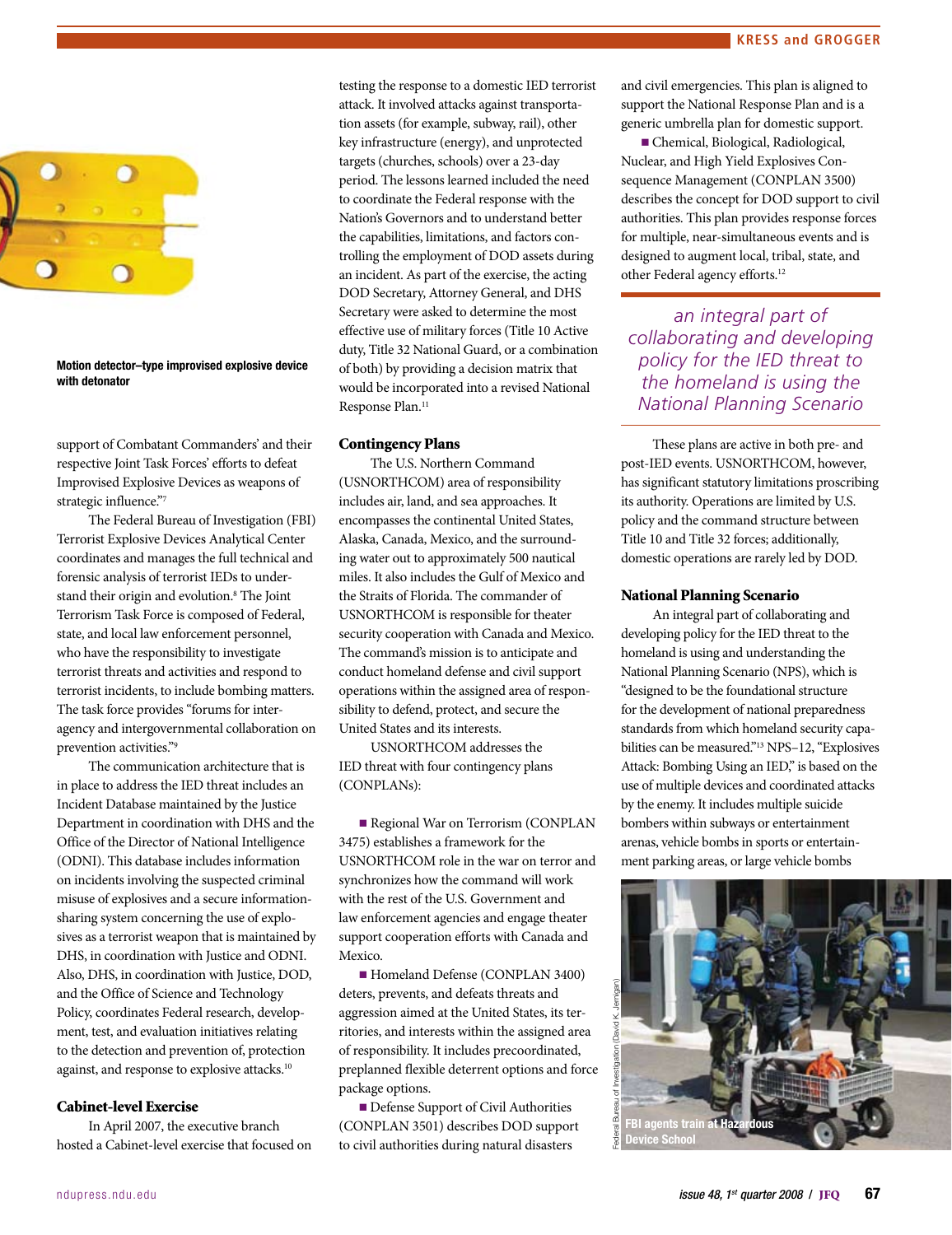# SPECIAL FEATURE | The Domestic IED Threat

disguised as emergency response vehicles at the emergency room of the nearest hospital to the arena. For planning purposes, casualties are estimated at 100 fatalities and 450 hospitalized individuals. The economic impact would be in the millions of dollars and include significant damage to infrastructure by blast and fire, resulting in a recovery time of weeks to months.

### Key Questions

In June 2007, USNORTHCOM sponsored a conference entitled "IEDs in the Homeland," which was a brainstorming event with representation from interagency partners, Service components, and JIEDDO. Key participants included the Bureau of Alcohol, Tobacco, Firearms, and Explosives (ATF), BDC, DHS, and OBP. The goal of the conference was to answer several key questions and to allow the various agencies to identify and discuss the IED threat based on NPS–12.

*What constitutes an IED "campaign"?* The USNORTHCOM conference made several threat assessments that complemented NPS–12 and facilitated defining what constitutes an *IED campaign*. The assessment assumed that the highly successful tactics, techniques, and procedures (TTPs) employed by insurgents and terrorists in the past (and in the present, particularly in Southwest Asia) would be copied and applied by future parties threatening the homeland. A point raised by these assumptions is that DOD current hands-on experience in detecting, countering, and responding to IEDs is an invaluable resource that must be tapped in order to train agencies outside of DOD. The USNORTHCOM assessment focused on a protracted campaign instead of isolated sporadic attacks. According to the unclassified National Intelligence Estimate report, there are several threats that could employ IEDs in the homeland.

The first and primary threat is from Islamic terrorist organizations, specifically al Qaeda. This threat will probably seek to leverage the contacts and capabilities of al Qaeda in Iraq.14 Of main concern is the group's proficiency with conventional small arms and IEDs, along with its ability to develop new TTPs and to overcome obstacles to security. The threat will focus on prominent political, economic, and infrastructure targets with the goal of producing mass casualties, visually dramatic destruction, significant economic aftershocks, and/or fear within the U.S. population.15 To accomplish these goals, the group may employ chemical, biological, radiological, nuclear, or explosive (CBRNE) material.

The second threat that could use IEDs in the homeland is single-issue organizations. This threat includes such groups as the Oklahoma City bombers and other internal U.S. terrorist and criminal organizations. These groups often try to challenge or change the government and its policies. They could utilize different techniques than the Islamic terrorist organizations, as many are able to blend in and use their knowledge about the homeland to increase their chances of successfully launching an attack.

*How might DOD support IED prediction, detection, and deterrence in the homeland?* With DOD's current understanding of and realworld experience in IEDs, especially explosives ordnance teams, its knowledge could greatly enhance the training of other agencies that could disarm or destroy IEDs as first responders. This knowledge has been used in supporting the FBI's Hazardous Devices School in partnership with the Army Ordnance Munitions and Electronic Maintenance School in Huntsville, Alabama. If legally authorized and

*if an escalation of explosive events occurred, the National Response Plan would be initiated and DOD could be tasked to provide support to civil agencies*

NPS–12 does provide an idea of the level of event that would likely characterize a campaign. HSPD–19 characterized Theodore Kaczynski's series of bombings against professors, airlines, and corporate executives over nearly 20 years as the "Unabomber Bombing Campaign." The directive also characterized Eric Rudolph's bombing of multiple targets from 1996 to 1998 as the "Eric Rudolph Bombing Campaign." The likely course of action that could be called a *campaign* would include IEDs detonated in multiple moderate to large metropolitan areas over a short or extended time and including selected symbolic targets.

formally requested, DOD also has significant intelligence, surveillance, and reconnaissance assets that could assist other agencies in defeating an IED campaign.

*Do existing North American Aerospace Defense Command and USNORTHCOM CONPLANS/execute orders meet interagency expectations for potential DOD support?* Conference participants identified several phases of IED incident or attack evolution and the resulting action by various agencies. In the initial phase, single IED incidents occur and are dealt with by local, state, and Federal law enforcement. USNORTHCOM would take action to increase security and force protection



U.S. Air Force (Stephen Otero)Air Force